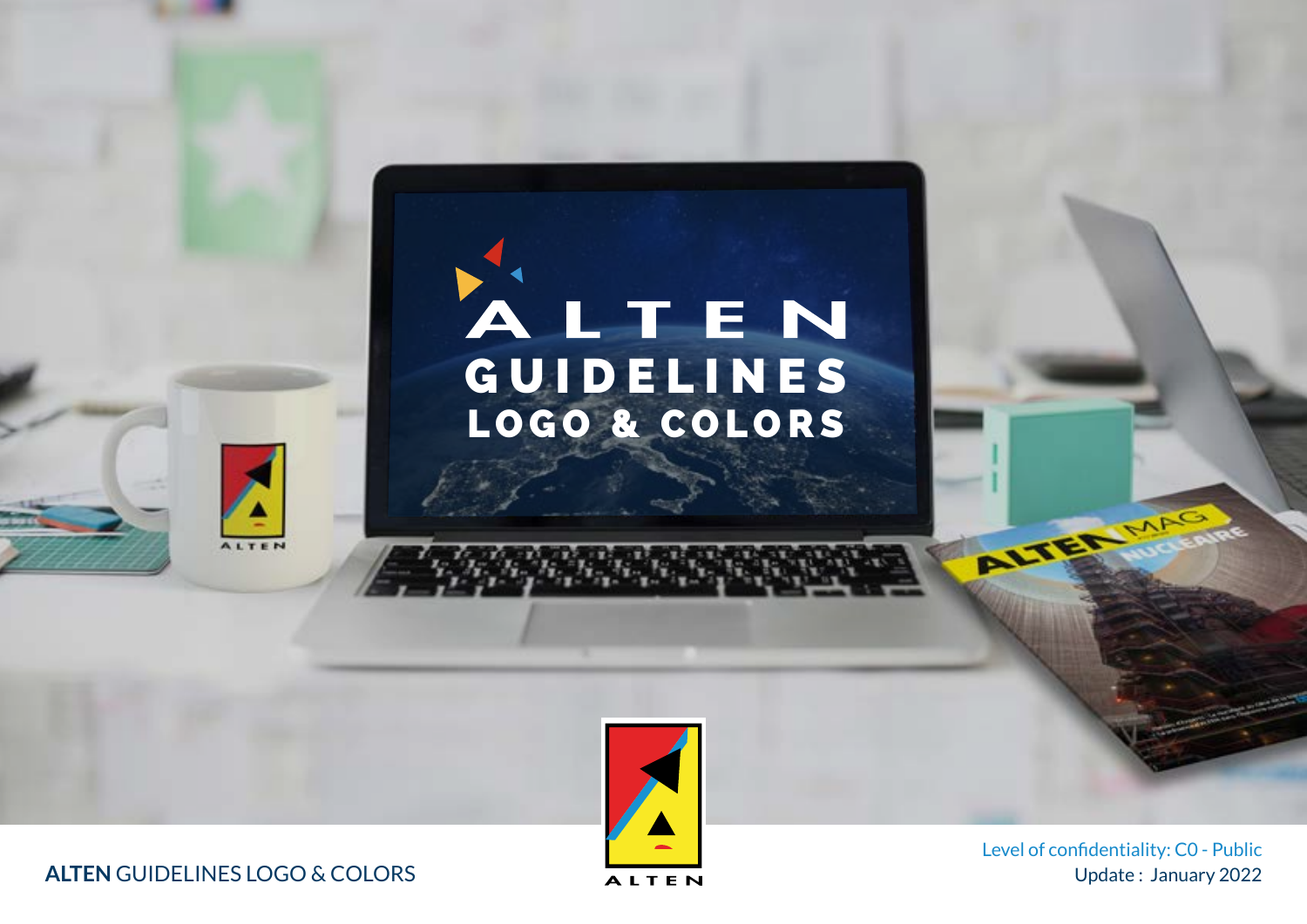#### **OUR VISUAL IDENTITY**

The word «logotype» designates all graphic elements characterising the company. ALTEN logo is the mix of two kinds of signs: Visual sign and Typographic sign.

Only the combination of both elements can form the ALTEN logo. Basically, both signs are inseparable.



A minimum amount of clear space should surround the logo, separating it from other graphic design elements. This protected area preserves the legibility and visual impact of the logo.

The standard minimum clear space on all sides of the logo **«X»** is equal to the height of the letters ALTEN.

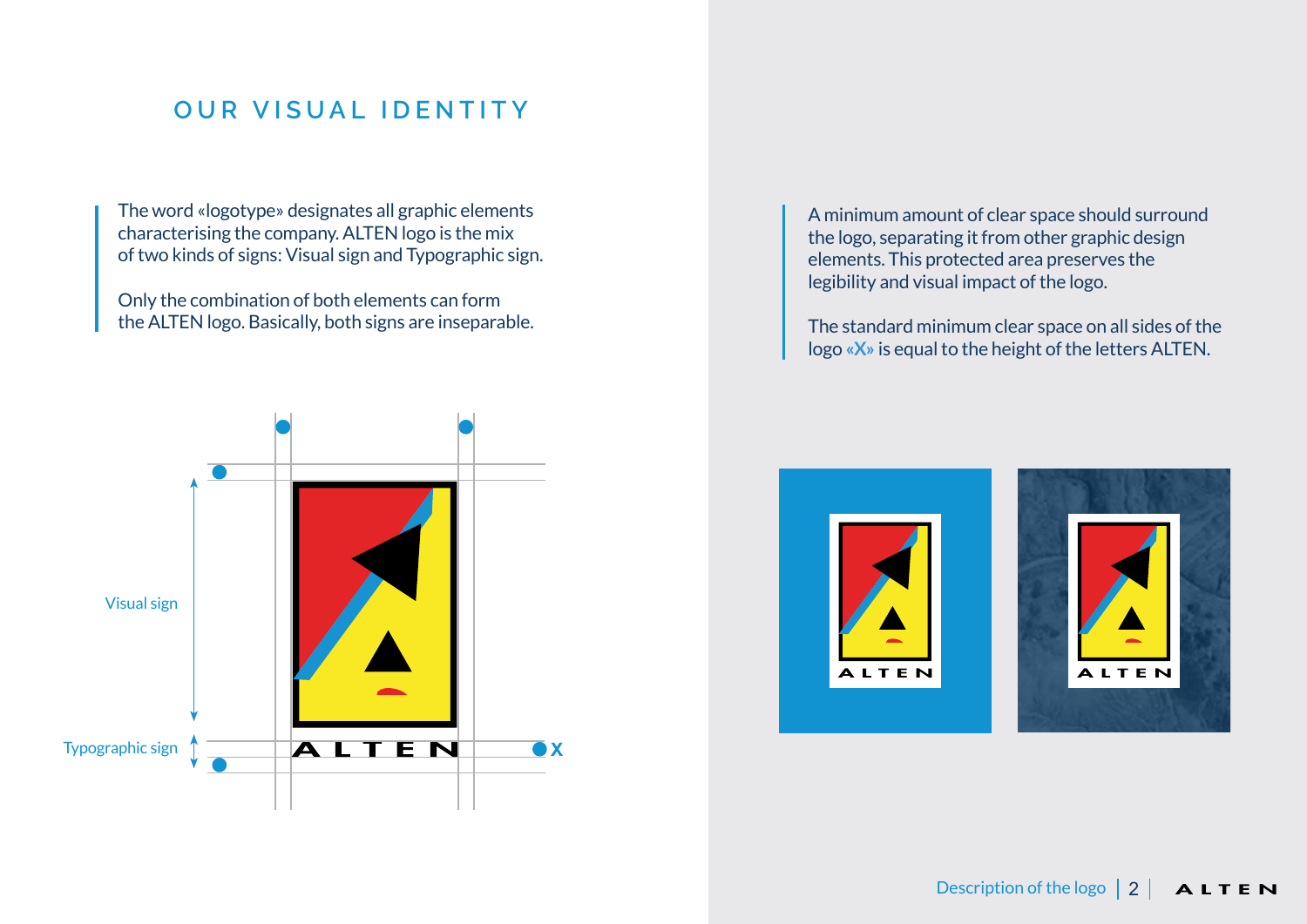## **COLOR VERSION** BLACK LETTERS

The ALTEN logo must be used in quadricolor.

However, according to the operating constraints related to the support, or if the readability of these items is not guaranteed (ex: web banner, goodies...), a variation of the logo can be used, subject to validation by the Communication Dept.



#### **COLOR VERSION** WHITE LETTERS

The version of the logo with the letters ALTEN in white should be used over a dark or coloured background.



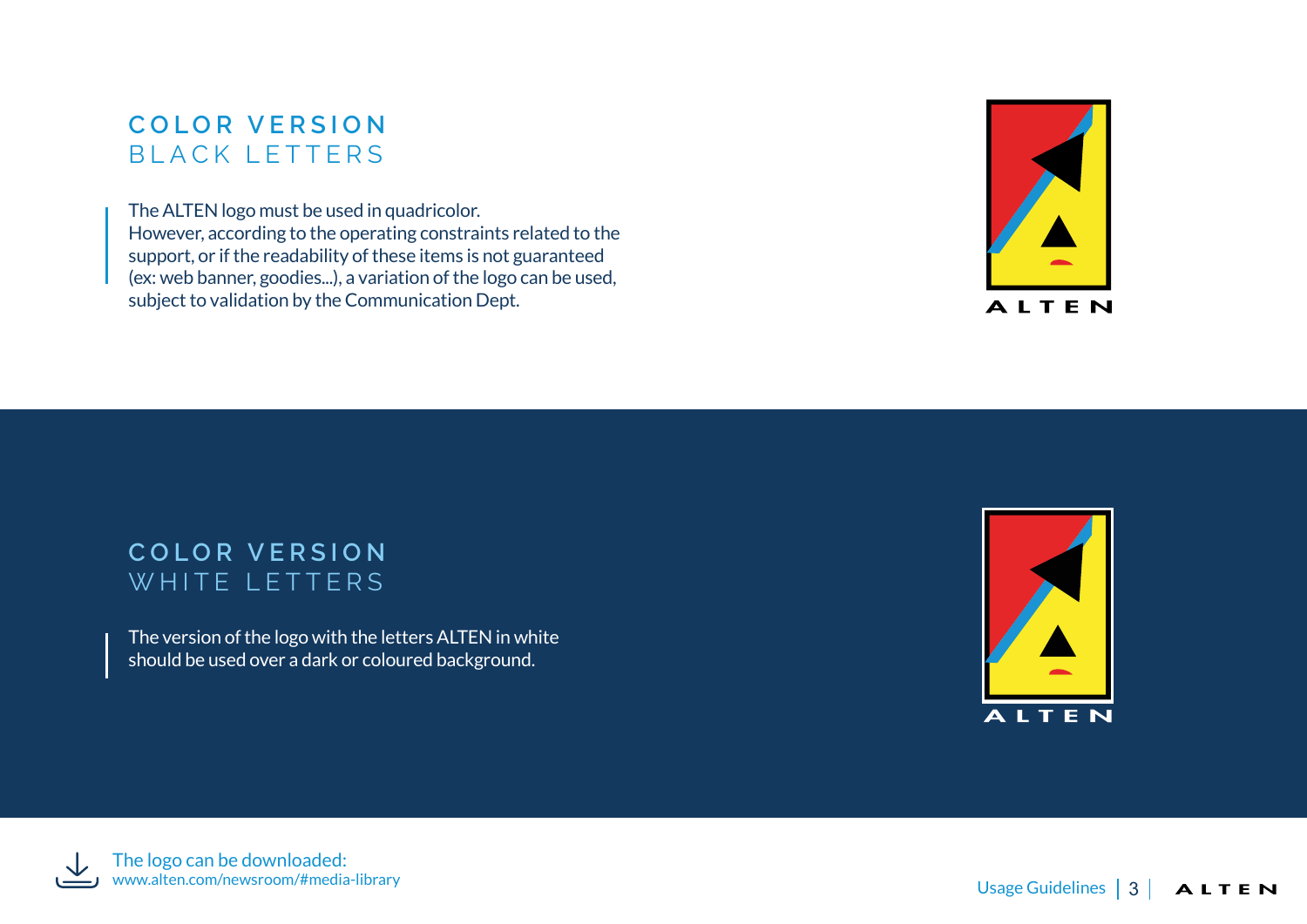## **EXCEPTIONALLY USAGES**

Depending on technical or environmental constraints, the original version of logo may be not adapted. In these specific cases exclusively, you are allowed to use the other versions below.

The ALTEN direction has decided with our agreement to use this b&w version. Only they are allowed to do so.

The logo in text version can be used as a discreet and repetitive visual marker at the bottom of the page or only if avalaible surface is reduced (like for pens...).

ALTEN



Monochrome Clear background

Monochrome Dark background

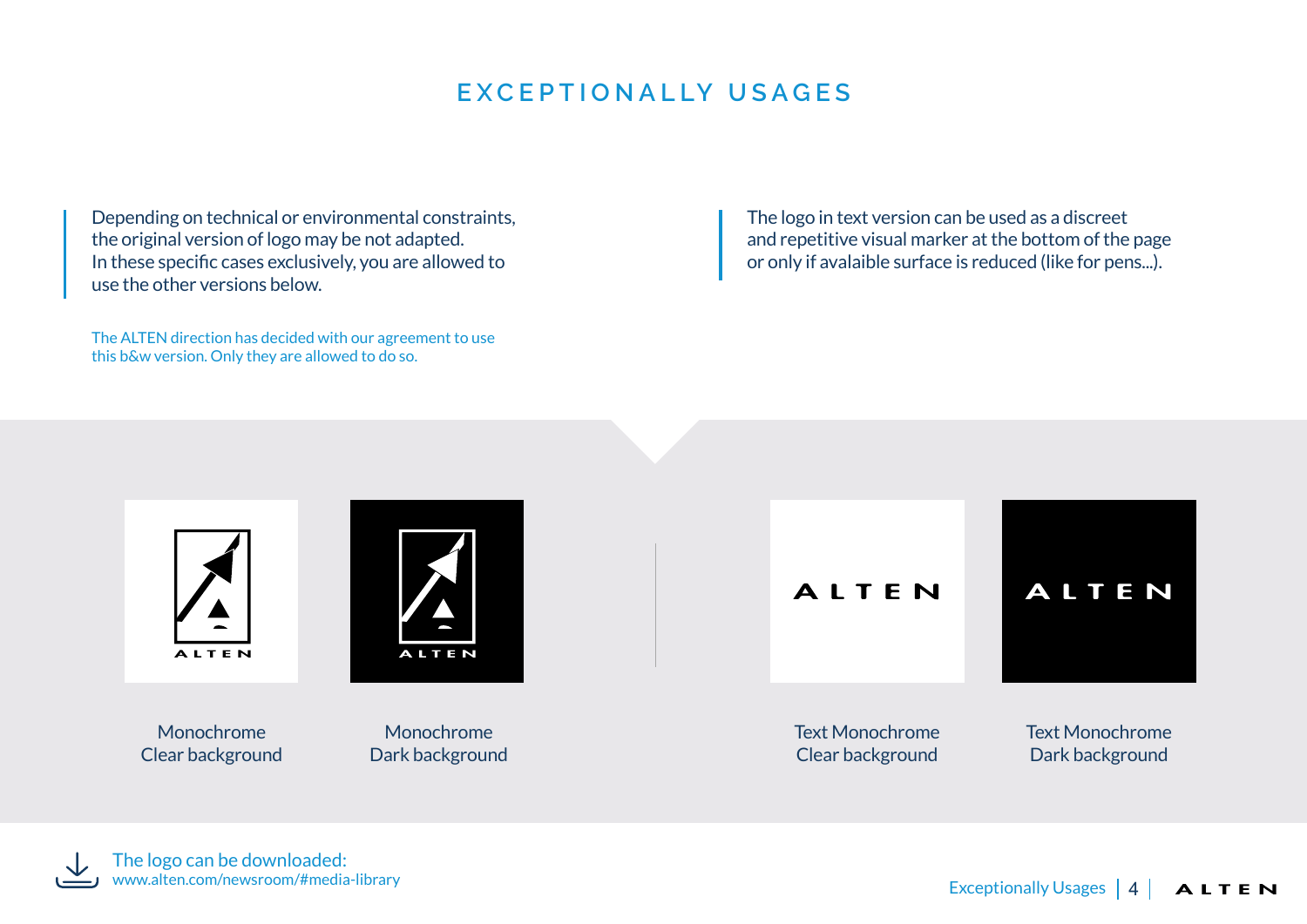# **EXCEPTIONALLY USAGES | COUNTRY**

Horizontal logo version (text on the right) with the name of the country under the typography «ALTEN» is allowed, **only for web use** to facilitate readability and respect web constraints (height of header, responsive...).



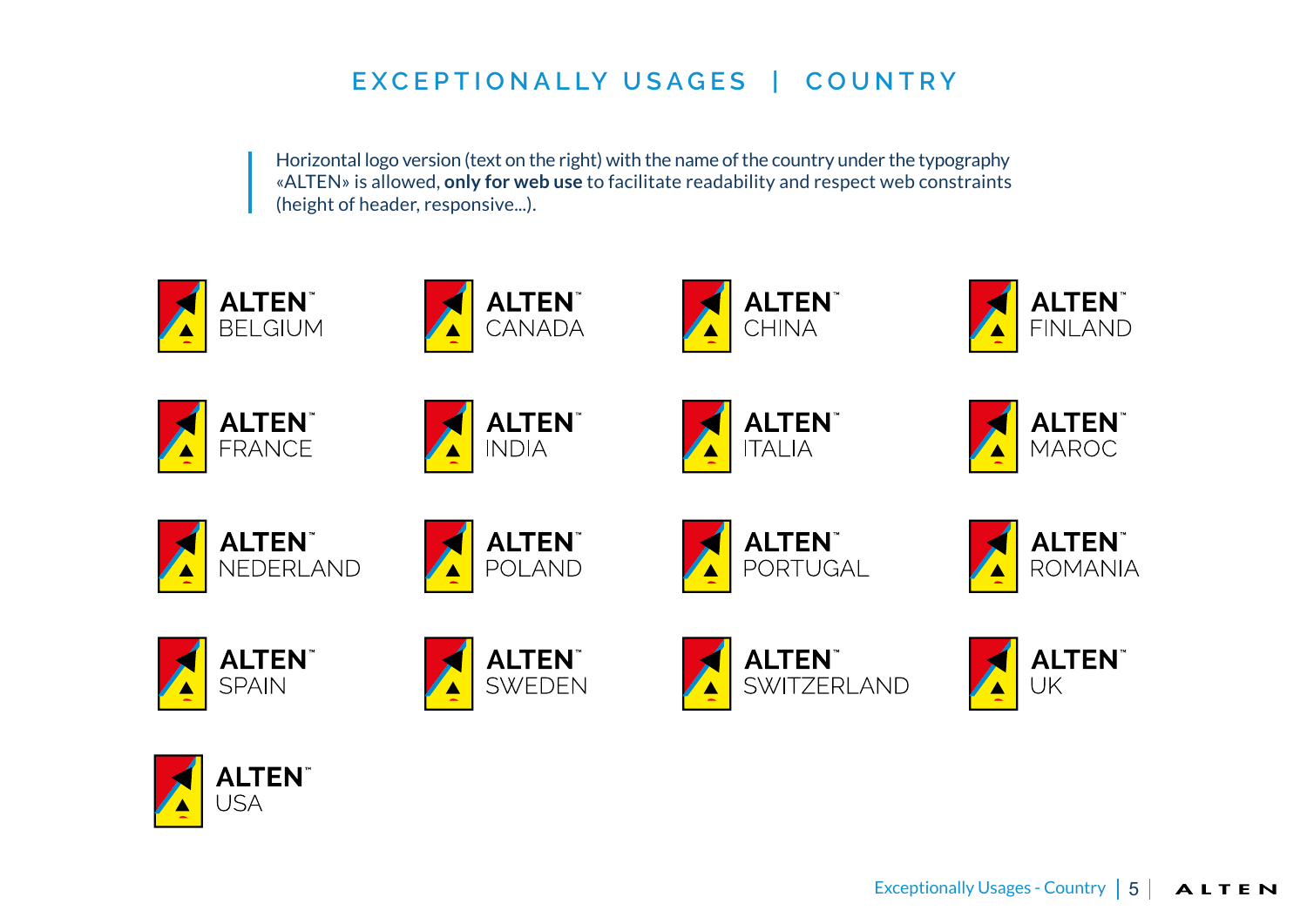#### **INCORRECT USE**

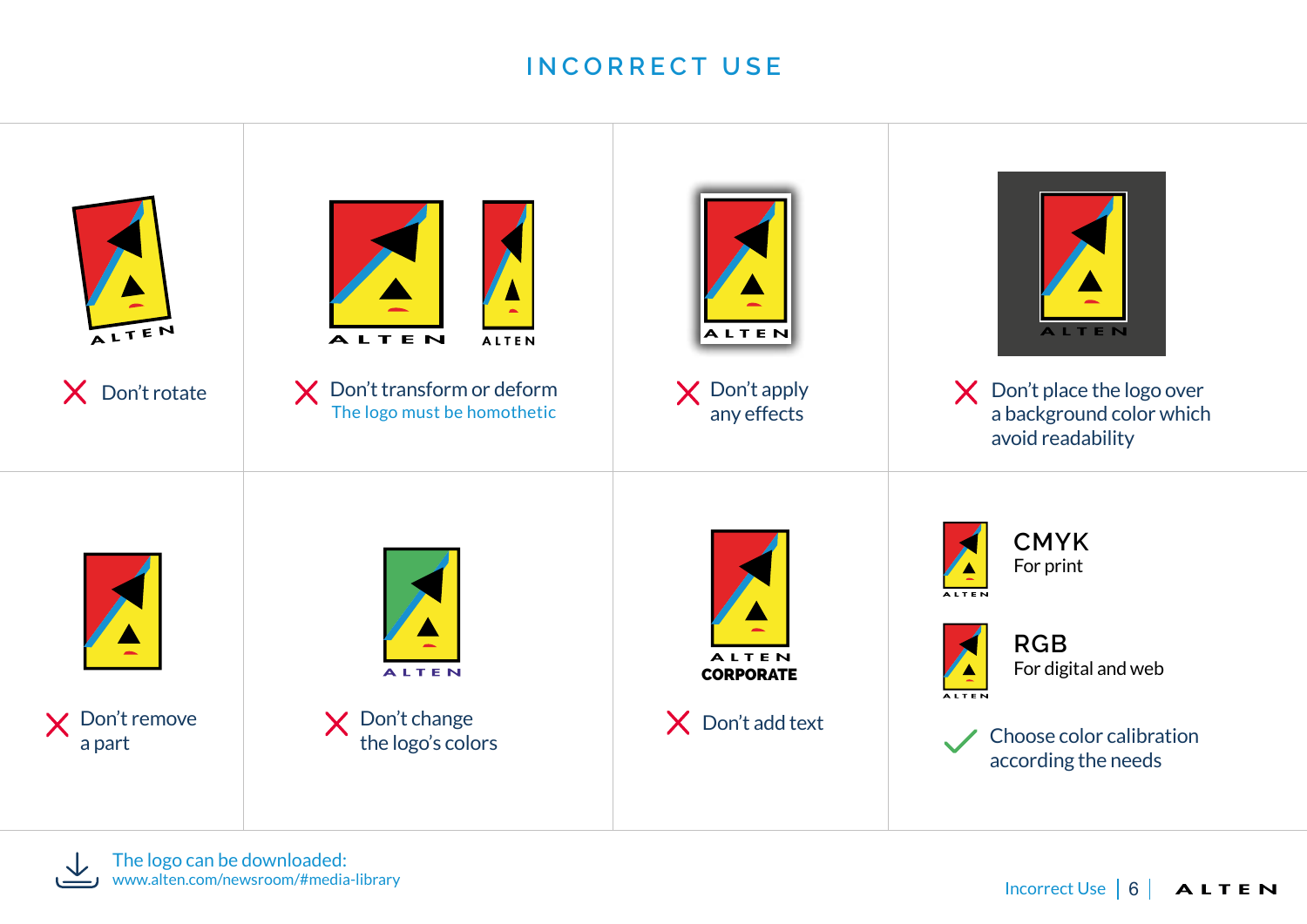

Color Palette | 7 ALTEN